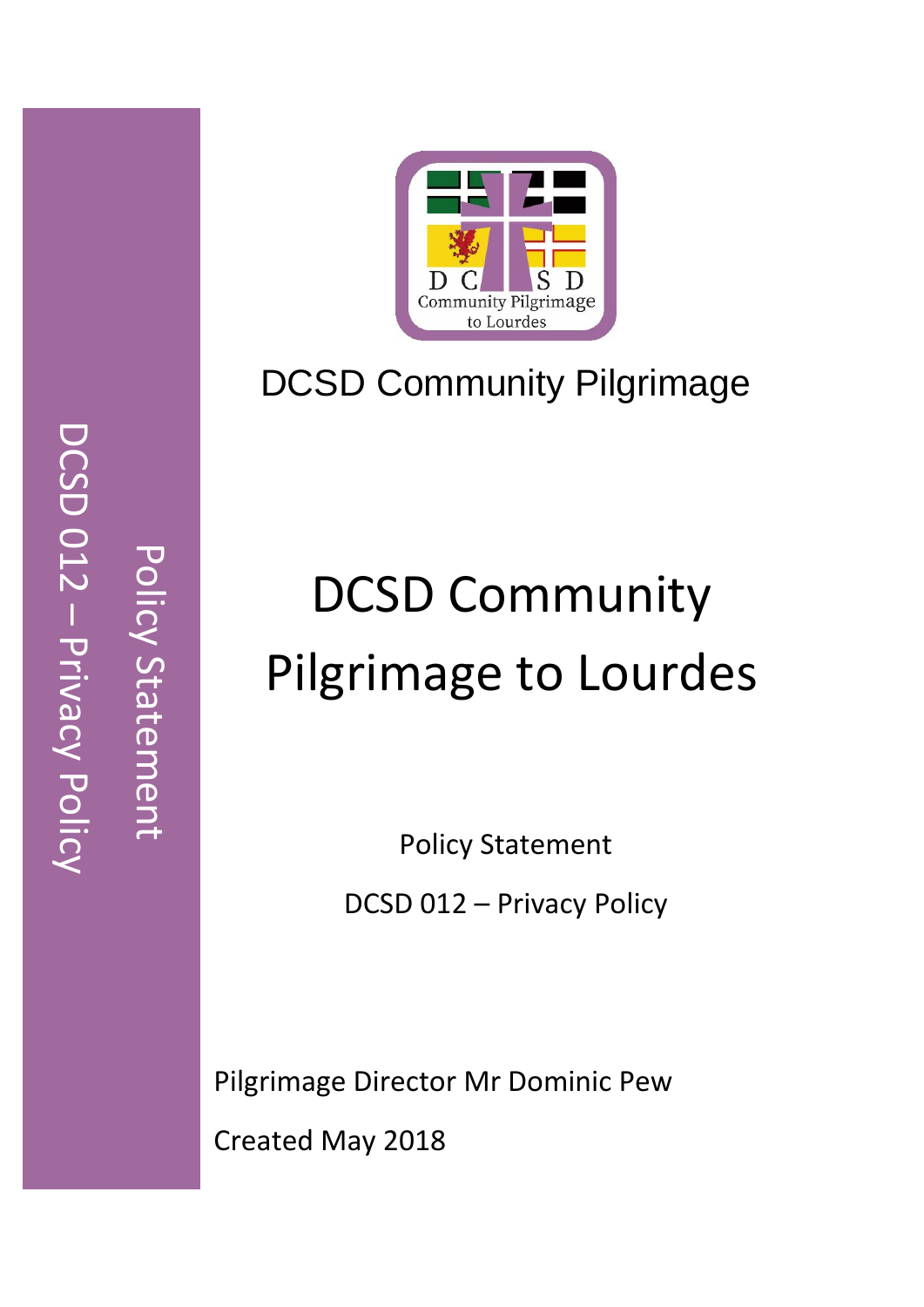

| <b>Information Reader</b>          |                                               |  |
|------------------------------------|-----------------------------------------------|--|
| <b>Document Purpose</b>            | <b>Information and Guidance</b>               |  |
| <b>Document Name</b>               | <b>Privacy Policy</b>                         |  |
| <b>First Publication Date</b>      | 5 <sup>th</sup> May 2018                      |  |
| <b>Target Audience</b>             | Anyone who shares information with the DCSD   |  |
| <b>Additional Circulation List</b> | Not Applicable                                |  |
| Description                        | The Privacy Policy informs our trustees,      |  |
|                                    | volunteers, pilgrims and site visitors of our |  |
|                                    | procedures regarding the collection, use, and |  |
|                                    | disclosure of personal data when you use our  |  |
|                                    | Service                                       |  |
| Cross Reference                    | <b>DCSD011 - Data Protection Policy</b>       |  |
|                                    | <b>DCSD013 - Social Media Policy</b>          |  |
|                                    | <b>DCSD014 - Website Terms and Conditions</b> |  |
|                                    | <b>DCSD015 - Cookie Policy</b>                |  |
| Superseded document                | Not Applicable                                |  |
| Author                             | Dominic Pew                                   |  |

#### **Document Status**

This is a controlled document. Whilst this document may be printed, the electronic version posted on the intranet is the controlled copy.

Any printed copies of this document are not controlled. As a controlled document, this document should not be saved onto local or network drives but should always be accessed from the intranet.

All DCSD Community Pilgrimage policies and procedures can be found on out downloads page of our websit[e https://www.dcsdcommunitypilgrimage.org/policies-and-procedures](https://www.dcsdcommunitypilgrimage.org/policies-and-procedures)

| Document Number: DCSD012       | Issue Date: 5 <sup>th</sup> May 2018  | Version Number: 1.0 |
|--------------------------------|---------------------------------------|---------------------|
| <b>Status: Live Controlled</b> | Next review date: 4 <sup>th</sup> May |                     |
| Document                       | 2019                                  |                     |
|                                |                                       |                     |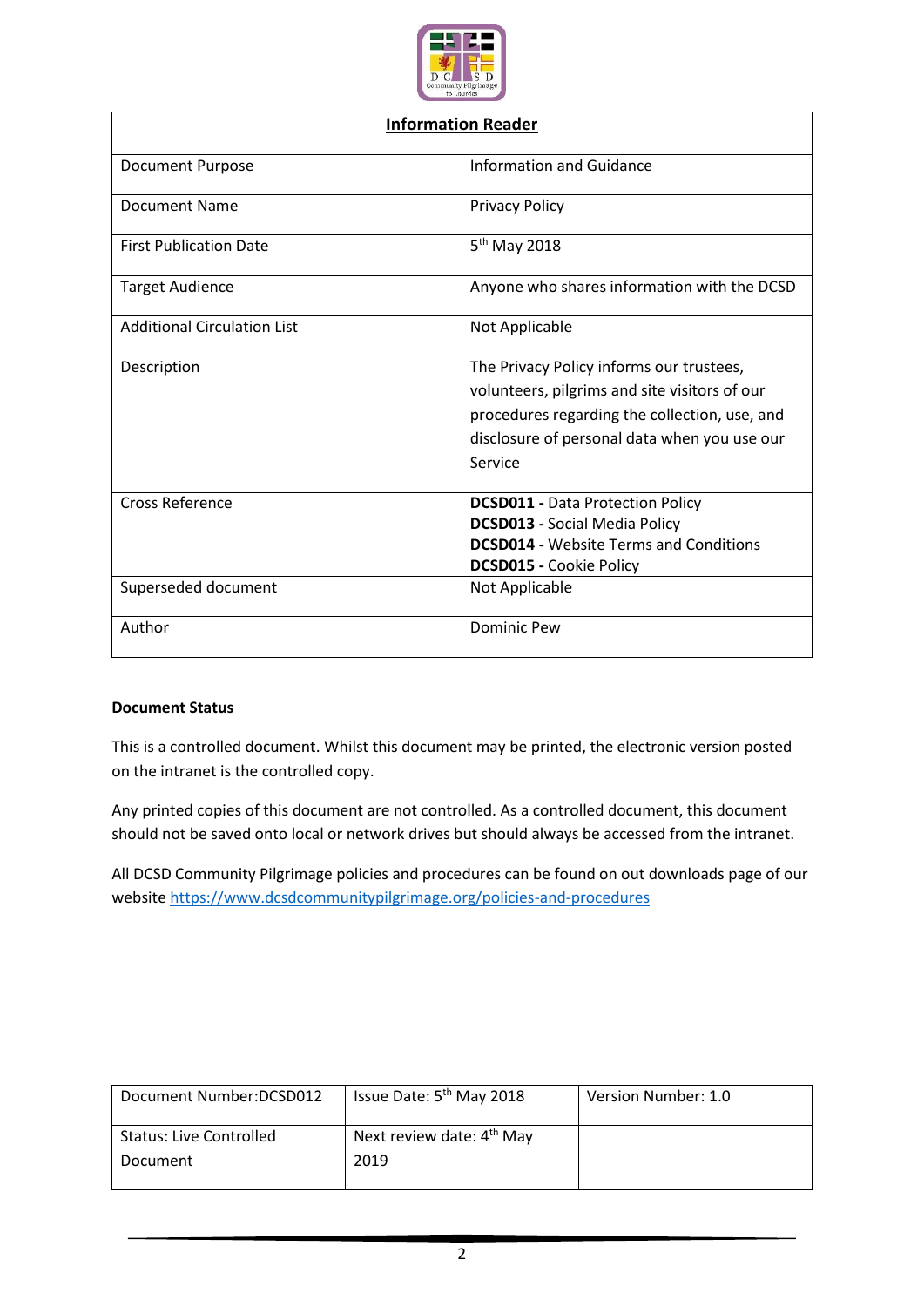

#### **Introduction**

DCSD Community Pilgrimage operates the www.dcsdcommunitypilgrimage.org website (the "Service").

The Privacy Policy informs our trustees, volunteers, pilgrims and site visitors of our procedures regarding the collection, use, and disclosure of personal data when you use our Service and the choices you have associated with that data.

We use your data to provide and improve the Service. By using the Service, you agree to the collection and use of information in accordance with this policy. Unless otherwise defined in this Privacy Policy, terms used in this Privacy Policy have the same meanings as in our Terms and Conditions, accessible from<https://www.dcsdcommunitypilgrimage.org/policies-and-procedures>

#### **Definitions**

- **Service** Service is the www.dcsdcommunitypilgrimage.org website operated by DCSD Community Pilgrimage
- **Personal Data -** Personal Data means data about a living individual who can be identified from those data (or from those and other information either in our possession or likely to come into our possession).
- **Usage Data**  Usage Data is data collected automatically either generated by the use of the Service or from the Service infrastructure itself (for example, the duration of a page visit).
- **Cookies -** Cookies are small pieces of data stored on your device (computer or mobile device).
- **Data Controller -** Data Controller means the natural or legal person who (either alone or jointly or in common with other persons) determines the purposes for which and the manner in which any personal information are, or are to be, processed. For the purpose of this Privacy Policy, we are a Data Controller of your Personal Data.
- **Data Processors (or Service Providers) -** Data Processor (or Service Provider) means any natural or legal person who processes the data on behalf of the Data Controller. We may use the services of various Service Providers in order to process your data more effectively.
- **Data Subject (or User) -** Data Subject is any living individual who is using our Service and is the subject of Personal Data.

#### **Information Collection and Use**

We collect several different types of information for various purposes to provide and improve our Service to you.

#### **Types of Data Collected**

#### **Personal Data**

While using our Service, we may ask you to provide us with certain personally identifiable information that can be used to contact or identify you ("Personal Data"). Personally identifiable information may include, but is not limited to:

• Email address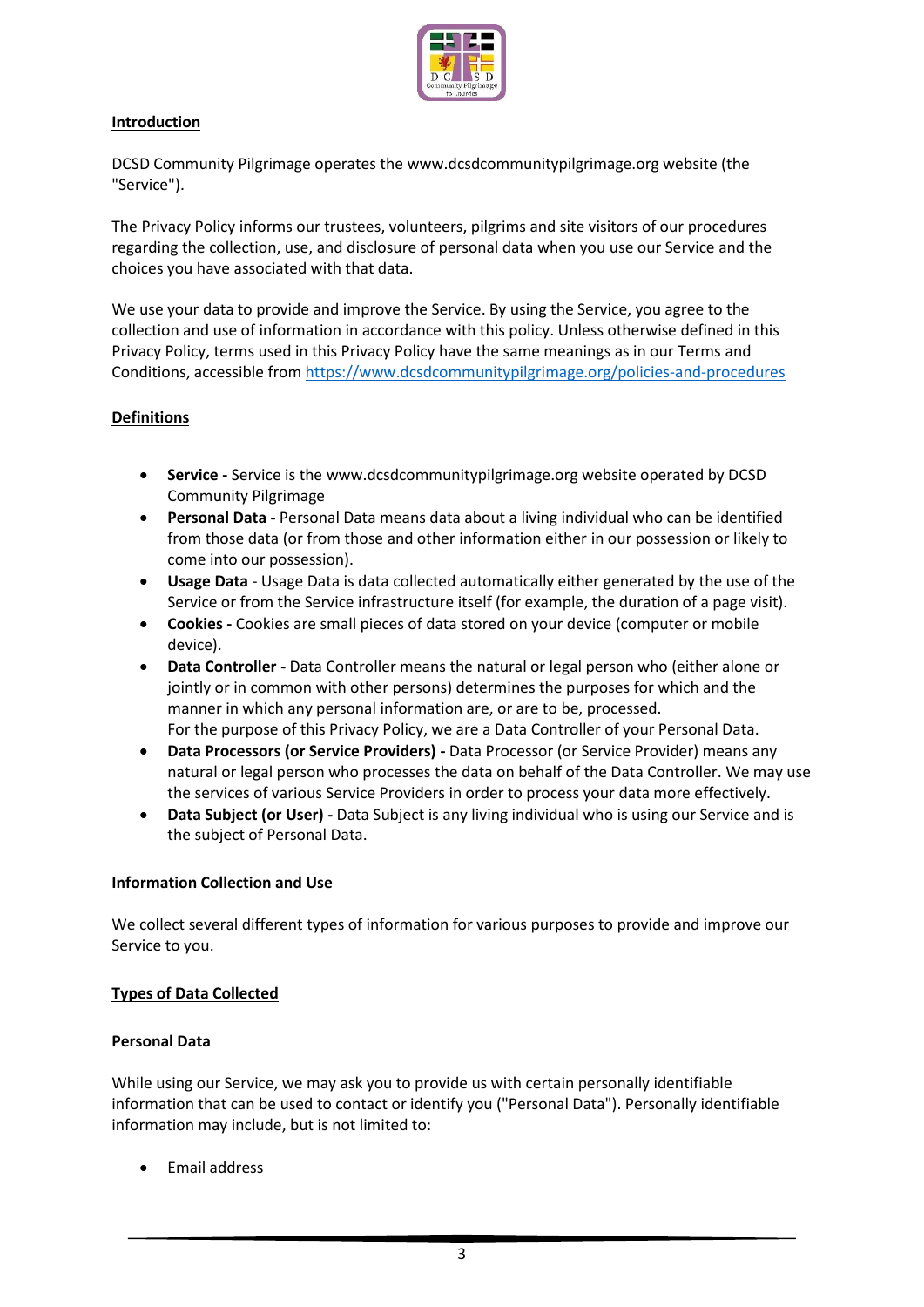

- First name and last name
- Phone number
- Address details
- Cookies and Usage Data

We may use your Personal Data to contact you with newsletters, marketing or promotional materials and other information that may be of interest to you. You may opt out of receiving any, or all, of these communications from us by following the unsubscribe link or instructions provided in any email we send or by contacting us.

#### **Usage Data**

We may also collect information how the Service is accessed and used ("Usage Data"). This Usage Data may include information such as your computer's Internet Protocol address (e.g. IP address), browser type, browser version, the pages of our Service that you visit, the time and date of your visit, the time spent on those pages, unique device identifiers and other diagnostic data.

#### **Tracking Cookies Data**

We use cookies and similar tracking technologies to track the activity on our Service and hold certain information.

Cookies are files with small amount of data which may include an anonymous unique identifier. Cookies are sent to your browser from a website and stored on your device. Tracking technologies also used are beacons, tags, and scripts to collect and track information and to improve and analyse our Service.

You can instruct your browser to refuse all cookies or to indicate when a cookie is being sent. However, if you do not accept cookies, you may not be able to use some portions of our Service.

Examples of Cookies we use:

- **Session Cookies -** we use Session Cookies to operate our Service.
- **Preference Cookies -** we use Preference Cookies to remember your preferences and various settings.
- **Security Cookies -** we use Security Cookies for security purposes.
- **Advertising Cookies -** Advertising Cookies are used to serve you with advertisements that may be relevant to you and your interests.

#### **Use of Data**

DCSD Community Pilgrimage uses the collected data for various purposes:

- To provide and maintain our Service
- To notify you about changes to our Service
- To allow you to participate in interactive features of our Service when you choose to do so
- To provide customer support
- To gather analysis or valuable information so that we can improve our Service
- To monitor the usage of our Service
- To detect, prevent and address technical issues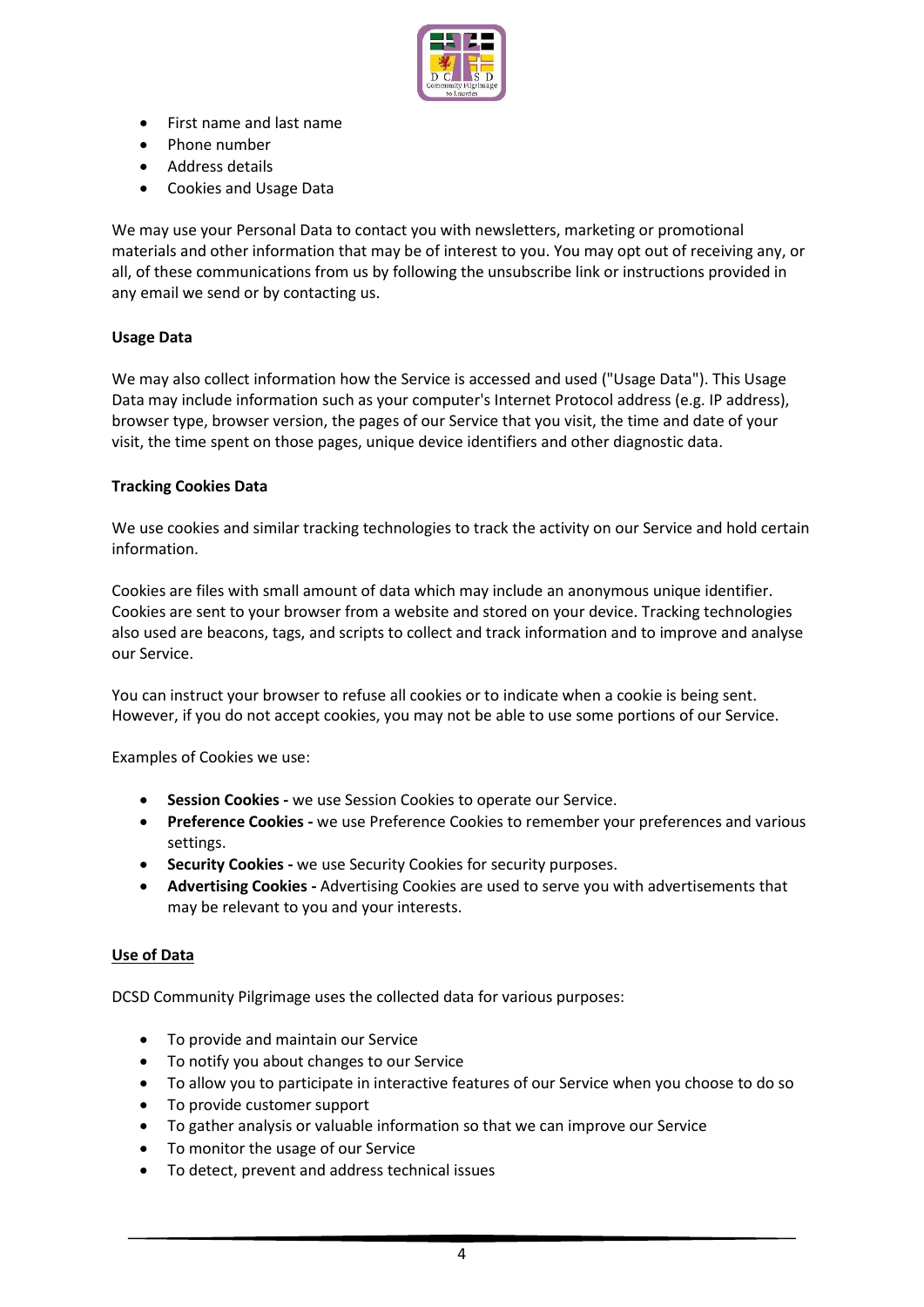

 To provide you with news, special offers and general information about other goods, services and events which we offer that are similar to those that you have already purchased or enquired about unless you have opted not to receive such information

#### **Legal Basis for Processing Personal Data under General Data Protection Regulation (GDPR)**

If you are from the European Economic Area (EEA), DCSD Community Pilgrimage legal basis for collecting and using the personal information described in this Privacy Policy depends on the Personal Data we collect and the specific context in which we collect it.

DCSD Community Pilgrimage may process your Personal Data because:

- We need to perform a contract with you
- You have given us permission to do so
- The processing is in our legitimate interests and it's not overridden by your rights
- To comply with the law

#### **Retention of Data**

DCSD Community Pilgrimage will retain your Personal Data only for as long as is necessary for the purposes set out in this Privacy Policy. We will retain and use your Personal Data to the extent necessary to comply with our legal obligations (for example, if we are required to retain your data to comply with applicable laws), resolve disputes, and enforce our legal agreements and policies. DCSD Community Pilgrimage will also retain Usage Data for internal analysis purposes. Usage Data is generally retained for a shorter period of time, except when this data is used to strengthen the security or to improve the functionality of our Service, or we are legally obligated to retain this data for longer time periods.

#### **Transfer of Data**

Your information, including Personal Data, may be transferred to — and maintained on computers located outside of your country or other governmental jurisdiction where the data protection laws may differ than those from your jurisdiction.

If you are located outside United Kingdom and choose to provide information to us, please note that we transfer the data, including Personal Data, to United Kingdom and process it there.

Your consent to this Privacy Policy followed by your submission of such information represents your agreement to that transfer.

DCSD Community Pilgrimage will take all steps reasonably necessary to ensure that your data is treated securely and in accordance with this Privacy Policy and no transfer of your Personal Data will take place to an organization or a country unless there are adequate controls in place including the security of your data and other personal information.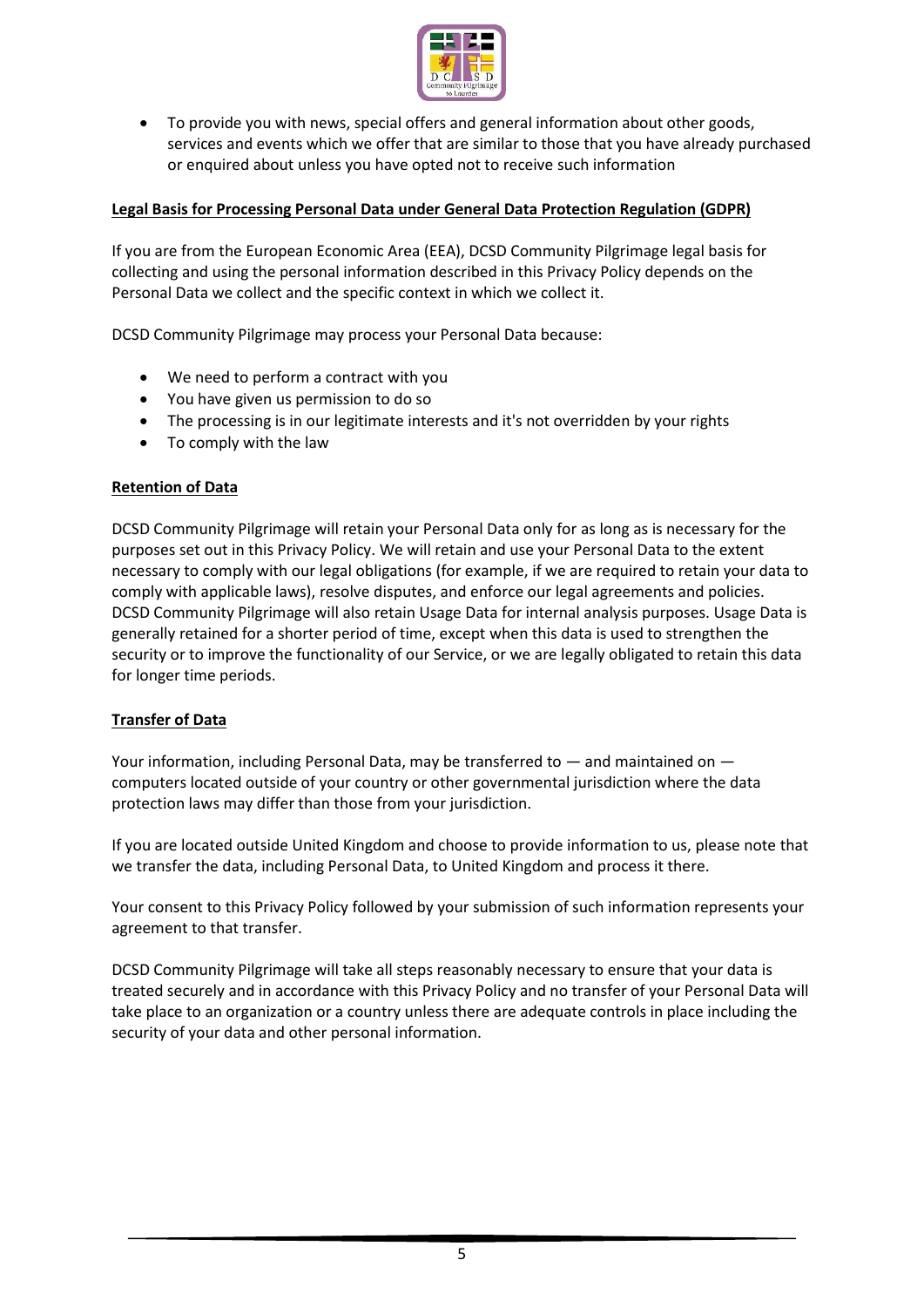

#### **Disclosure of Data**

#### Disclosure for Law Enforcement

Under certain circumstances, DCSD Community Pilgrimage may be required to disclose your Personal Data if required to do so by law or in response to valid requests by public authorities (e.g. a court or a government agency).

#### **Legal Requirements**

DCSD Community Pilgrimage may disclose your Personal Data in the good faith belief that such action is necessary to:

- To comply with a legal obligation
- To protect and defend the rights or property of DCSD Community Pilgrimage
- To prevent or investigate possible wrongdoing in connection with the Service
- To protect the personal safety of users of the Service or the public
- To protect against legal liability

#### **Security of Data**

The security of your data is important to us, but remember that no method of transmission over the Internet, or method of electronic storage is 100% secure. While we strive to use commercially acceptable means to protect your Personal Data, we cannot guarantee its absolute security.

#### **Your Data Protection Rights under General Data Protection Regulation (GDPR)**

If you are a resident of the European Economic Area (EEA), you have certain data protection rights. DCSD Community Pilgrimage aims to take reasonable steps to allow you to correct, amend, delete, or limit the use of your Personal Data.

If you wish to be informed what Personal Data we hold about you and if you want it to be removed from our systems, please contact us.

In certain circumstances, you have the following data protection rights:

- **The right to access, update or to delete the information we have on you -** whenever made possible, you can access, update or request deletion of your Personal Data directly within your account settings section. If you are unable to perform these actions yourself, please contact us to assist you.
- **The right of rectification -** you have the right to have your information rectified if that information is inaccurate or incomplete.
- **The right to object -** you have the right to object to our processing of your Personal Data.
- **The right of restriction -** you have the right to request that we restrict the processing of your personal information.
- **The right to data portability -** you have the right to be provided with a copy of the information we have on you in a structured, machine-readable and commonly used format.
- **The right to withdraw consent -** you also have the right to withdraw your consent at any time where DCSD Community Pilgrimage relied on your consent to process your personal information.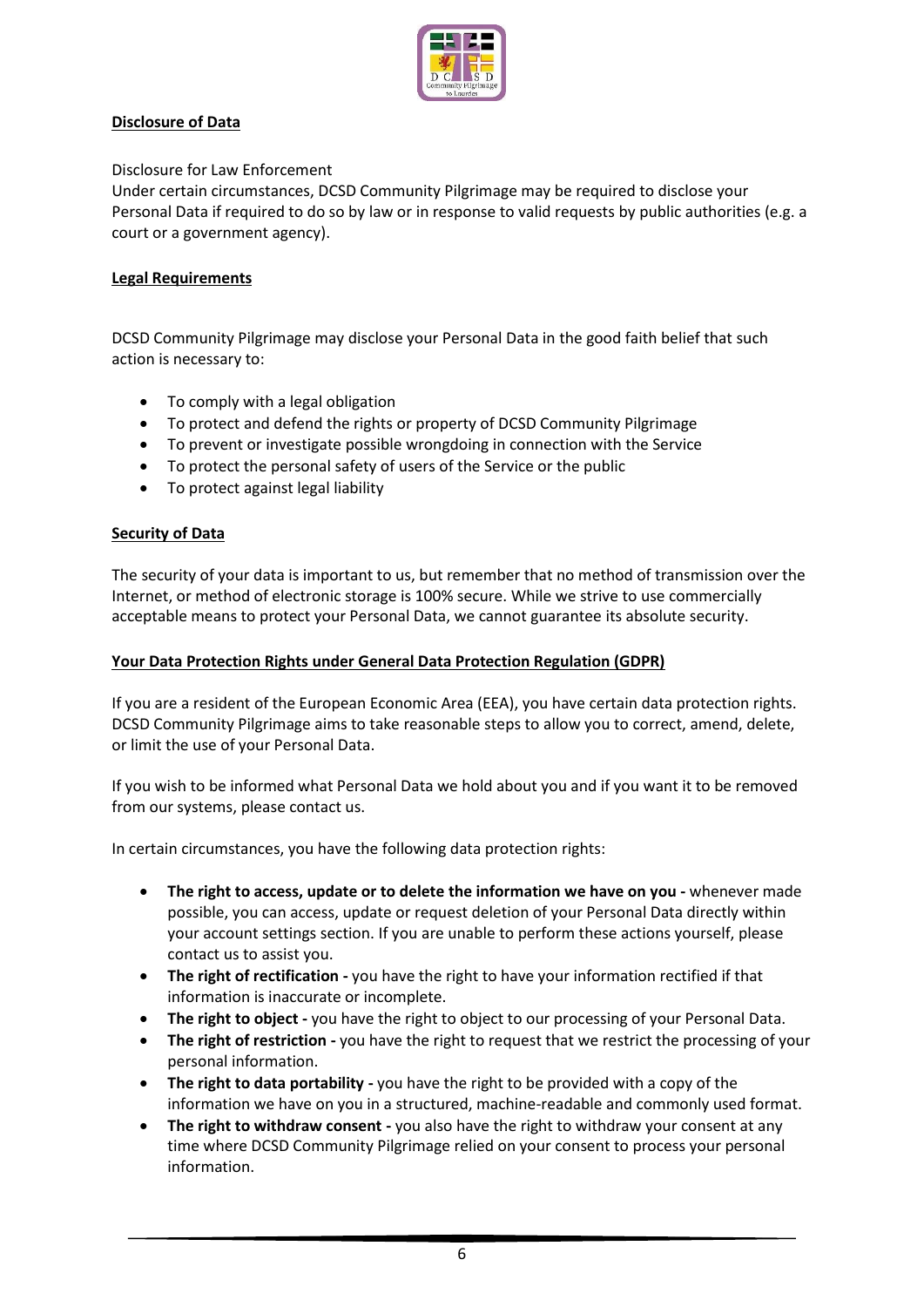

Please note that we may ask you to verify your identity before responding to such requests. You have the right to complain to a Data Protection Authority about our collection and use of your Personal Data. For more information, please contact your local data protection authority in the European Economic Area (EEA).

#### **Service Providers**

We may employ third party companies and individuals to facilitate our Service ("Service Providers"), to provide the Service on our behalf, to perform Service-related services or to assist us in analysing how our Service is used.

These third parties have access to your Personal Data only to perform these tasks on our behalf and are obligated not to disclose or use it for any other purpose.

#### **Analytics**

We may use third-party Service Providers to monitor and analyse the use of our Service.

**Google Analytics**

Google Analytics is a web analytics service offered by Google that tracks and reports website traffic. Google uses the data collected to track and monitor the use of our Service. This data is shared with other Google services. Google may use the collected data to contextualize and personalize the ads of its own advertising network.

You can opt-out of having made your activity on the Service available to Google Analytics by installing the Google Analytics opt-out browser add-on. The add-on prevents the Google Analytics JavaScript (ga.js, analytics.js, and dc.js) from sharing information with Google Analytics about visits activity.

For more information on the privacy practices of Google, please visit the Google Privacy Terms web page:<http://www.google.com/intl/en/policies/privacy/>

#### **Advertising**

We may use third-party Service Providers to show advertisements to you to help support and maintain our Service.

#### **Google AdSense DoubleClick Cookie**

Google, as a third party vendor, uses cookies to serve ads on our Service. Google's use of the DoubleClick cookie enables it and its partners to serve ads to our users based on their visit to our Service or other websites on the Internet.

You may opt out of the use of the DoubleClick Cookie for interest-based advertising by visiting the Google Ads Settings web page:<http://www.google.com/ads/preferences/>

#### **Behavioural Remarketing**

DCSD Community Pilgrimage uses remarketing services to advertise on third party websites to you after you visited our Service. We and our third-party vendors use cookies to inform, optimize and serve ads based on your past visits to our Service.

#### **Google AdWords**

Google AdWords remarketing service is provided by Google Inc.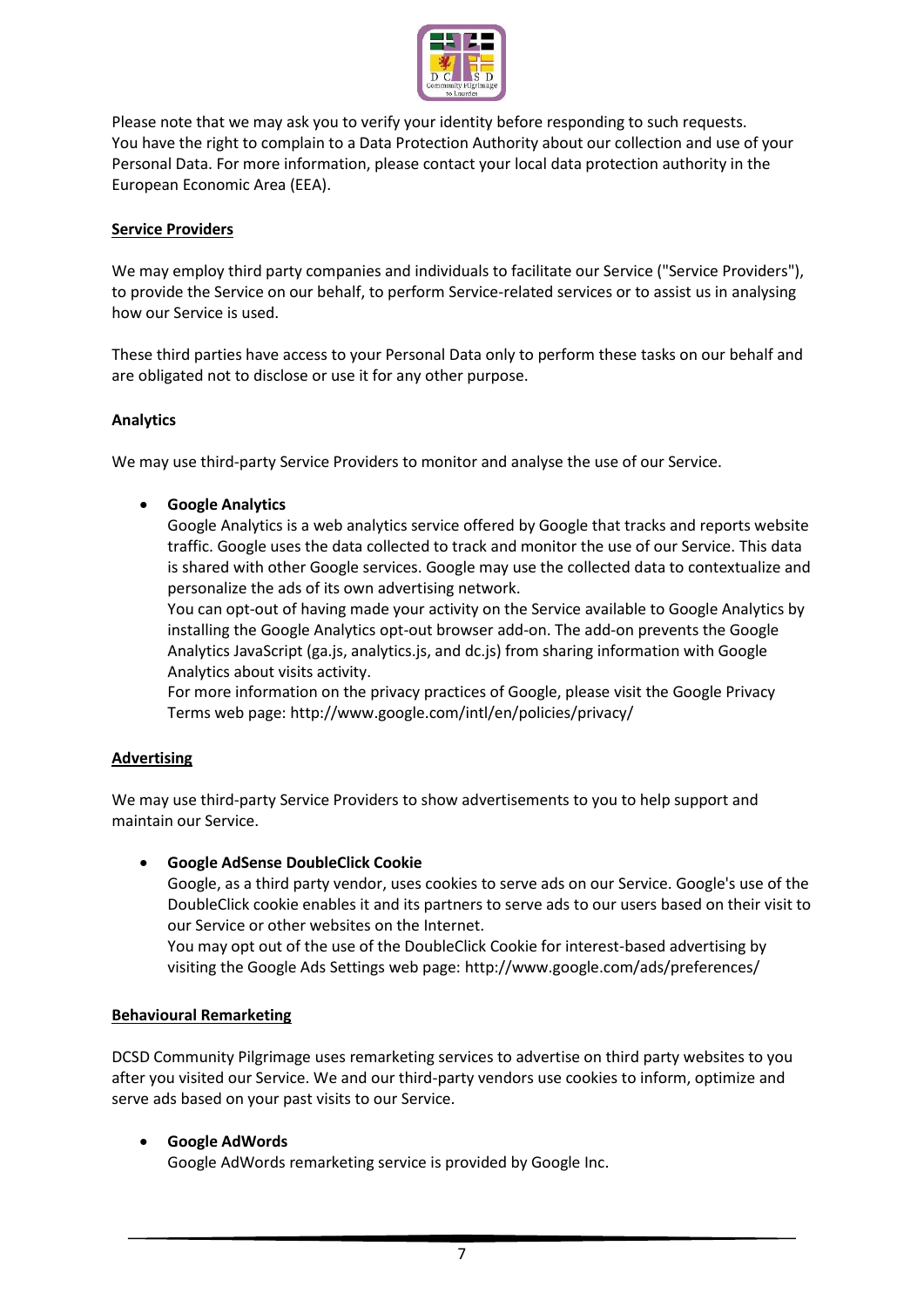

You can opt-out of Google Analytics for Display Advertising and customize the Google Display Network ads by visiting the Google Ads Settings page:

<http://www.google.com/settings/ads>

Google also recommends installing the Google Analytics Opt-out Browser Add-on <https://tools.google.com/dlpage/gaoptout> - for your web browser. Google Analytics Opt-out Browser Add-on provides visitors with the ability to prevent their data from being collected and used by Google Analytics.

For more information on the privacy practices of Google, please visit the Google Privacy Terms web page:<http://www.google.com/intl/en/policies/privacy/>

## **Twitter**

Twitter remarketing service is provided by Twitter Inc.

You can opt-out from Twitter's interest-based ads by following their instructions: <https://support.twitter.com/articles/20170405>

You can learn more about the privacy practices and policies of Twitter by visiting their Privacy Policy page:<https://twitter.com/privacy>

# **Facebook**

Facebook remarketing service is provided by Facebook Inc.

You can learn more about interest-based advertising from Facebook by visiting this page: <https://www.facebook.com/help/164968693837950>

To opt-out from Facebook's interest-based ads follow these instructions from Facebook: <https://www.facebook.com/help/568137493302217>

Facebook adheres to the Self-Regulatory Principles for Online Behavioural Advertising established by the Digital Advertising Alliance. You can also opt-out from Facebook and other participating companies through the Digital Advertising Alliance in the USA [http://www.aboutads.info/choices/,](http://www.aboutads.info/choices/) the Digital Advertising Alliance of Canada in Canada <http://youradchoices.ca/> or the European Interactive Digital Advertising Alliance in Europe [http://www.youronlinechoices.eu/,](http://www.youronlinechoices.eu/) or opt-out using your mobile device settings. For more information on the privacy practices of Facebook, please visit Facebook's Data Policy[: https://www.facebook.com/privacy/explanation](https://www.facebook.com/privacy/explanation)

### **Links to Other Sites**

Our Service may contain links to other sites that are not operated by us. If you click on a third party link, you will be directed to that third party's site. We strongly advise you to review the Privacy Policy of every site you visit.

We have no control over and assume no responsibility for the content, privacy policies or practices of any third party sites or services.

# **Children's Privacy**

We do not knowingly collect personally identifiable information from anyone under the age of 18 without obtaining the consent from legal parent or guardian. If you are a parent or guardian and you are aware that your child has provided us with Personal Data without your consent, please contact us. If we become aware that we have collected Personal Data from children without verification of parental consent, we take steps to gain consent or remove that information from our servers.